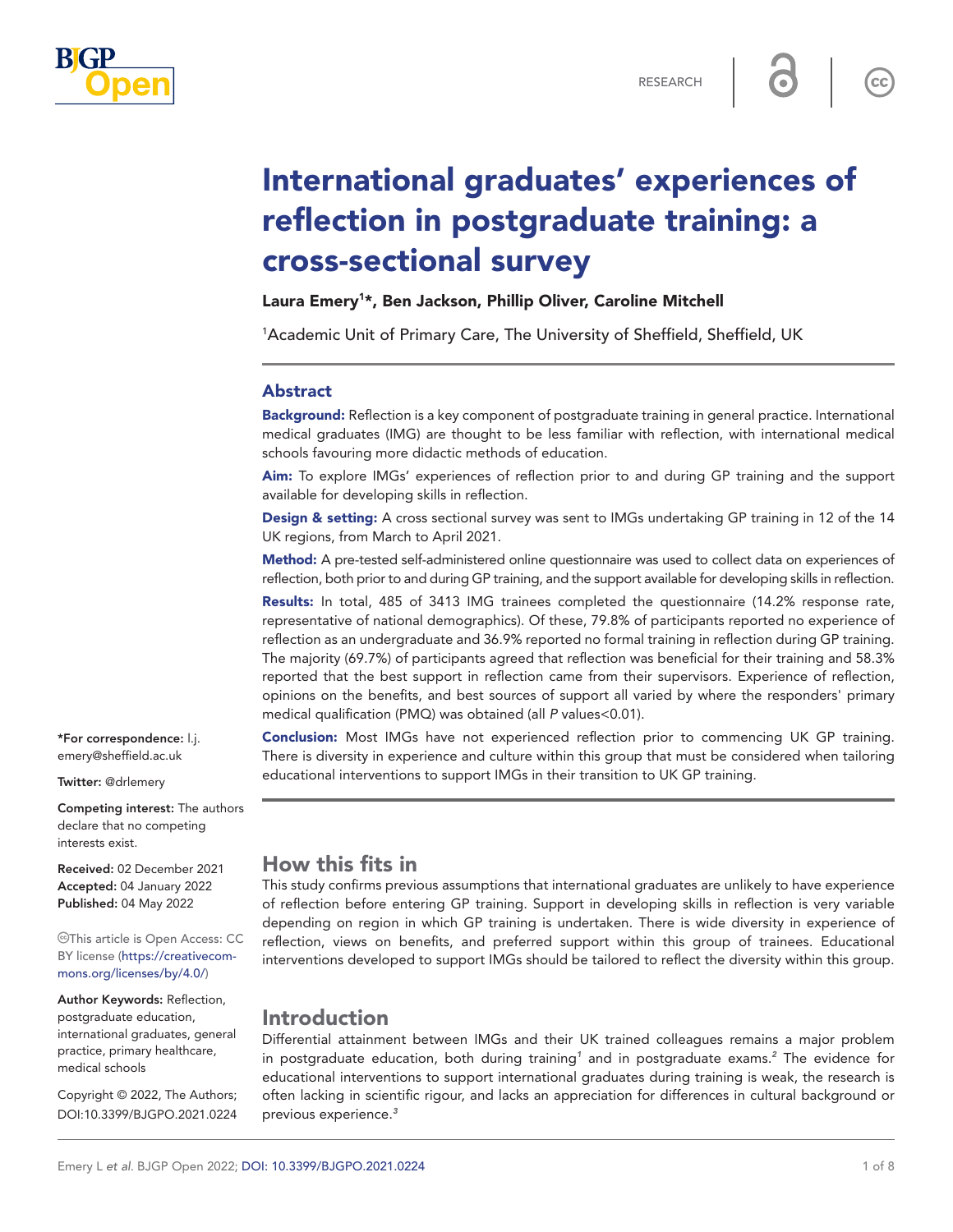Reflection is applied across all disciplines in postgraduate medical education as a means of personal and professional development, which can identify opportunities for improvements in patient care.*[4](#page-7-2)* Reflection is assumed to be a new concept for many international graduates, with most describing their previous education as 'science-orientated'.*[5](#page-7-3)* IMGs have been shown to favour didactic, teacherfocused educational techniques.*[6](#page-7-4)* This change in learning culture puts further pressure on international graduates as they adapt to living and working in the UK.*[6](#page-7-4)* This is likely to be amplified in GP training, where reflection is used to evidence General Medical Council (GMC) competencies for progression to Certificate of Completion of Training (CCT).*[7](#page-7-5)*

It has been suggested that earlier introduction to and understanding of reflective practice could aid progression of IMGs in GP training.*[8](#page-7-6)* This is, however, based on assumptions about IMGs' lack of familiarity and understanding of reflection, which has not been conclusively evidenced. The aim of this research is to explore IMGs' experiences of reflection, both prior to and during GP training, including the support available for developing skills in reflective practice.

# Method

A cross sectional survey of all IMGs enrolled in UK GP training schemes was conducted from the 8 March to the 22 April 2021 using a pre-tested self-administered online questionnaire. At the time of the study, IMGs accounted for 37.5% of GP trainees in the UK, meaning 3627 trainees were eligible for inclusion in the survey.

## Study setting

Before applying for GP training in the UK, IMGs must first successfully complete the professional and linguistics assessment board test, which is an assessment of clinical knowledge and skills through written and structured clinical exams. To access a training programme, they must then provide evidence of foundation level medical competence and be successful in the national recruitment process.

There are 14 regional schools of primary care across the UK that oversee GP specialty training programmes. Applicants are required to choose their preferred programme and region when submitting their application. Appointment to a programme in a preferred region is highly dependent on competition ratios for that region, with generally more competition for London and the South East compared with other parts of the UK. Numbers and proportion of IMGs vary widely between region; in London 101 of 1131 trainees (8.9%) are IMGs compared to 556 of 979 trainees (56.8%) in the West Midlands. Within each region, competition also exists for the most popular training programmes and the proportion of IMGs can vary markedly between programmes within regions.

#### Survey instrument

As there were no validated questionnaires available to evaluate this topic area, survey questions were designed by the lead researcher following a comprehensive literature review. Questions were supplemented by expert review from a panel of stakeholders and co-investigators, and content, phrasing, and layout were refined following piloting. Following an introduction that explained the nature of the study, including descriptions of members of the research team and funding body, there followed 5 sections of questions, listed below:

- Section 1: declaration of consent and demographic information
- Section 2: understanding of the purpose of reflection (open ended questions)
- Section 3: experiences of reflection prior to GP training (multiple choice questions)
- Section 4: training and support in developing reflection (multiple choice questions)
- Section 5: advantages and disadvantages of reflection (Likert scales and open ended questions)

To ensure all participants had some understanding of reflection, a definition of reflection and examples of the context in which it is used in postgraduate training were provided.

The survey was designed and applied using the Online Surveys tool. Participant information including a link to the online survey was sent via email to the heads of all the UK regional training schemes to be cascaded in a top-down approach. Two weeks before closure of the online survey, a further email was sent encouraging circulation of a reminder to trainees to maximise response rates.

An incentive for completion of the survey was offered in the form of entry into a prize draw for the chance to win an online shopping voucher.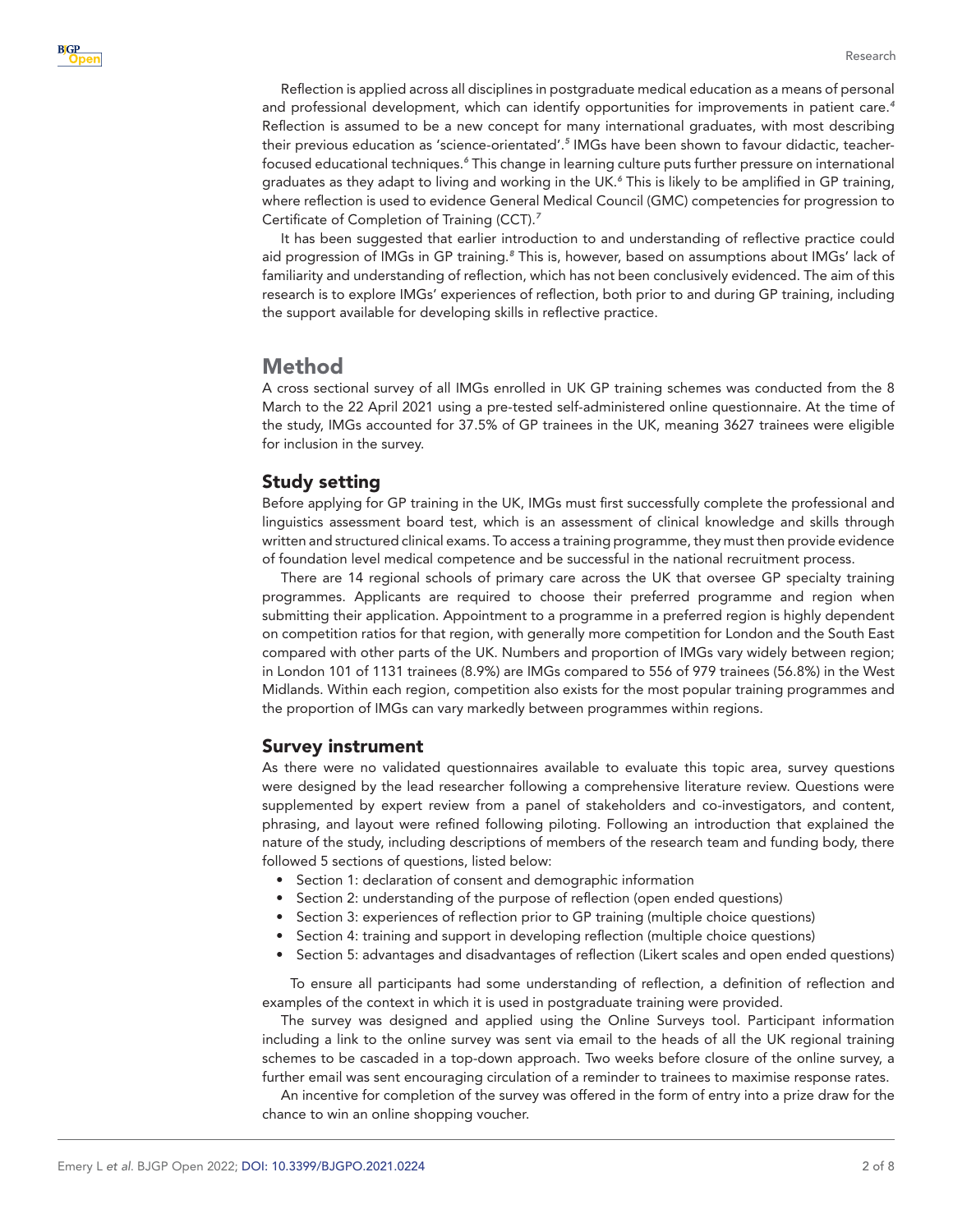

<span id="page-2-0"></span>Figure 1 Response rates per UK regional primary care school.

## Data analysis

Data from closed ended questions were transferred into SPSS (version 27) software for analysis. Actual numbers and proportions were calculated for each question response. Pearson's χ2 tests were applied in order to make intergroup comparisons between the responses obtained from trainees of different sexes, age, previous medical experience, and subregion of the world in which PMQ was obtained. Comparisons between regional primary care schools were conducted.

Free text answers were imported into NVivo (version 1.5.1) software. Qualitative thematic analysis is ongoing and is not reported here.

#### Stakeholder participation and involvement

Prior to commencing the research, a stakeholder group was recruited consisting of current GP trainees who achieved their PMQ outside of the UK and GP trainers with experience of training or studying abroad. This stakeholder group has been involved at all stages of the research, from design through to analysis and dissemination.

## Results

The questionnaire was sent to all 14 UK regional schools of primary care and was circulated by 12 of the 14 schools. The Wales and London schemes did not circulate the questionnaire to their trainees, despite several attempts to contact senior regional training figures. Excluding the 214 trainees who did not receive the questionnaire in these regions (113 in Wales and 101 in London), 485 of the 3413 remaining trainees completed the questionnaire (14.2% response rate).

#### Regional response rates

Response rates varied greatly between region (*[Figure 1](#page-2-0)*). The highest rates were in Northern Ireland (39.5%; 15 of 38 trainees) and South West England (33.2%; 64 of 193 trainees). The lowest rates were in North West England (2.3%; 12 of 524 trainees) and East of England (5.1%; 23 of 448 trainees)

#### **Demographics**

The demographic characteristics of the responders are presented in *[Table 1](#page-3-0)* alongside the corresponding contemporaneous GMC data for GP training in the UK. The sample is broadly comparable to the GMC data in terms of sex, age, and subregion of the world in which PMQ was obtained. The country of PMQ was requested from all participants. To allow comparison with GMC data, these have been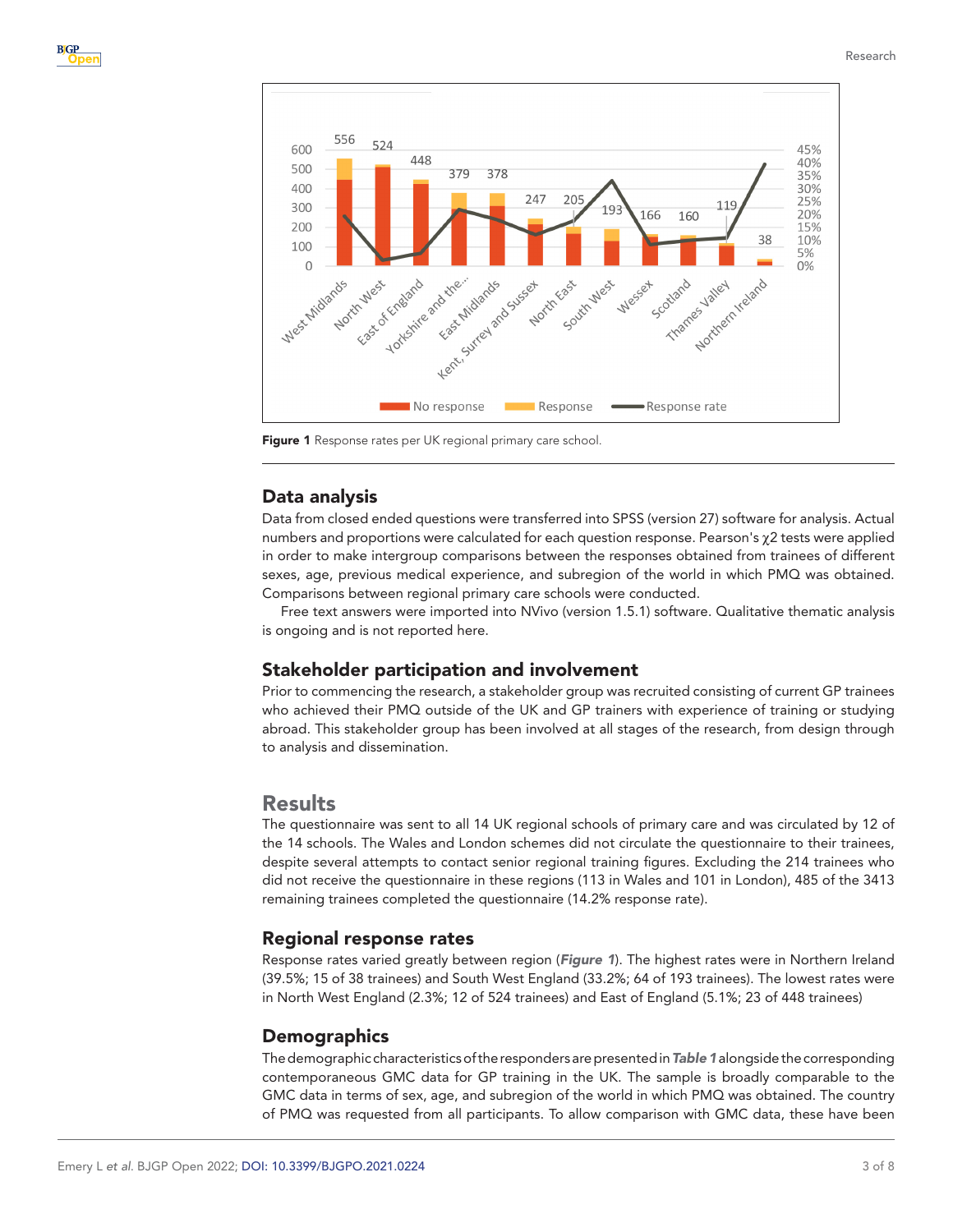<span id="page-3-0"></span>Table 1 Demographics of questionnaire participants comparisons with GMC data.

|                                                | Number of par-<br>ticipants | Percentage of<br>participants | <b>Number</b><br><b>GMC</b> data | Percentage<br><b>GMC</b> data |
|------------------------------------------------|-----------------------------|-------------------------------|----------------------------------|-------------------------------|
| <b>Sex<sup>a</sup></b>                         |                             |                               |                                  |                               |
| Female                                         | 259                         | 53.4%                         | 1911                             | 56.0%                         |
| Male                                           | 222                         | 45.8%                         | 1502                             | 44.0%                         |
| Total                                          | 481                         |                               | 3413                             |                               |
| Age                                            |                             |                               |                                  |                               |
| $25 - 29$                                      | 44                          | 9.1%                          | 203                              | 5.9%                          |
| $30 - 34$                                      | 195                         | 40.4%                         | 1164                             | 34.1%                         |
| $35 - 39$                                      | 144                         | 29.4%                         | 1019                             | 29.9%                         |
| $40+$                                          | 102                         | 21.1%                         | 1026                             | 30.1%                         |
| Total                                          | 485                         |                               | 3412                             |                               |
| Subregion PMQ                                  |                             |                               |                                  |                               |
| Africa                                         | 173                         | 35.7%                         | 1162                             | 34.0%                         |
| Europe and Oceania                             | 72                          | 14.8%                         | 521                              | 15.3%                         |
| <b>EAA</b> Europe                              | 59                          | 12.2%                         | 402                              | 11.8%                         |
| Non-EAA Europe                                 | 11                          | 2.3%                          | 117                              | 3.4%                          |
| Oceania                                        | $\overline{2}$              | 0.4%                          | 2                                | 0.1%                          |
| Middle East                                    | 49                          | 10.1%                         | 263                              | 7.7%                          |
| Rest of the World                              | 35                          | 7.2%                          | 207                              | 6.1%                          |
| Rest of Asia                                   | 22                          | 4.5%                          | 130                              | 3.8%                          |
| South/ Central/ Latin America<br>and Caribbean | 13                          | 2.7%                          | 77                               | 2.3%                          |
| South Asia                                     | 156                         | 32.2%                         | 1260                             | 36.9%                         |
| Total                                          | 485                         |                               | 3413                             |                               |

EAA = European Economic Area. GMC = General Medical Council. PMQ = primary medical qualification. <sup>a</sup>'Prefer not to say',  $n = 4$ .

grouped together and presented according to subregions of the world. Most participants achieved their PMQ in Africa (35.7%; 173 of 485) and South Asia (32.2%; 156 of 485).

## Experience of reflection prior to GP training

When asked to rate their level of agreement with the statement 'I experienced reflection as an undergraduate', 20.2% of participants (98 of 485) selected 'Agree' (*[Table 2](#page-4-0)*). Differences in agreement to this question were observed depending on subregion of the world in which the trainee's PMQ was obtained. Trainees who achieved their PMQ in Africa or the Middle East were significantly less likely to agree that reflection was part of their undergraduate training (*[Table 2](#page-4-0)*).

#### Support

Trainees were asked from whom they had received the best support and advice in reflection. The majority stated this came from their supervisors which included clinical supervisors (CS), educational supervisors (ES), and training programme directors (TPD) (58.3%), but high numbers of trainees (26.7%) reported friends and peers as the best source of support (see *[Table 2](#page-4-0)*). Further analysis of the data revealed significant differences in these responses depending on subregion of the world in which PMQs were achieved (*[Table 2](#page-4-0)*).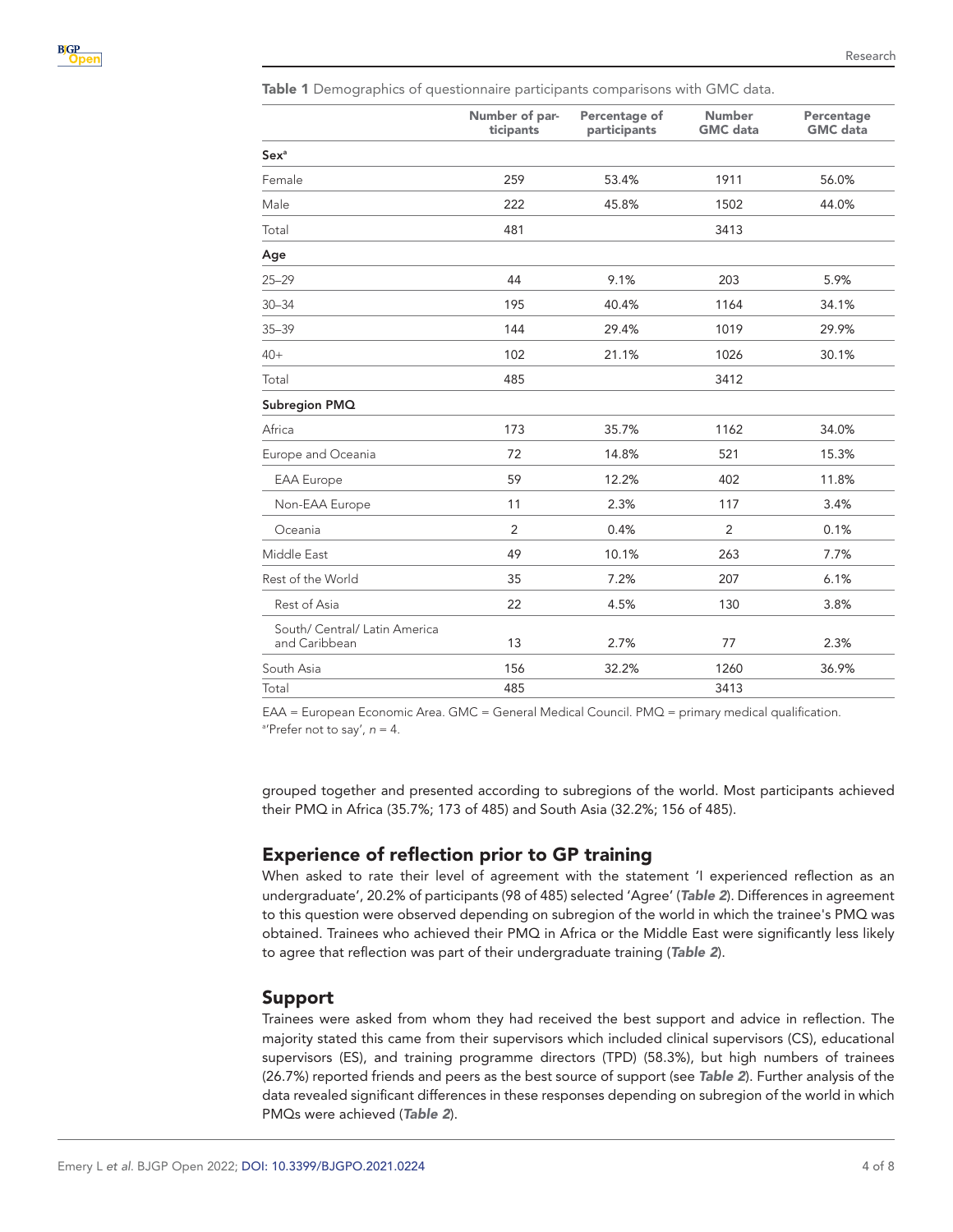<span id="page-4-0"></span>Table 2 Survey responses crosstabs analysis with subregion of PMQ.

|                                                                     | <b>Africa</b> | <b>Europe and</b><br>Oceania | <b>Middle East</b> | <b>Rest of the</b><br>world | <b>South Asia</b> | <b>Total</b> | P value |
|---------------------------------------------------------------------|---------------|------------------------------|--------------------|-----------------------------|-------------------|--------------|---------|
| I experienced reflection as an undergraduate                        |               |                              |                    |                             |                   |              |         |
| Agree                                                               | 25 (14.5%)    | 17 (23.6%)                   | 4(8.2%)            | 13 (37.1%)                  | 39 (25.0%)        | 98 (20.2%)   | < 0.001 |
| Disagree                                                            | 118 (68.2%)   | 51 (70.8%)                   | 37 (75.5%)         | 18 (51.4%)                  | 82 (52.6%)        | 306 (63.1%)  |         |
| Unsure                                                              | 30 (17.3%)    | 4(5.6%)                      | 8(16.3%)           | 4 (11.4%)                   | 35 (22.4%)        | 81 (16.7%)   |         |
| Total                                                               | 173           | 72                           | 49                 | 35                          | 156               | 485          |         |
| The best support and advice I have received in reflection is from   |               |                              |                    |                             |                   |              |         |
| I do not feel<br>supported                                          | 15 (8.7%)     | 10 (13.9%)                   | 8(16.3%)           | 6(17.1%)                    | 16 (10.3%)        | 55 (11.4%)   | 0.007   |
| Supervisors<br>(CS/ES/TPD)                                          | 86 (49.7%)    | 45 (62.5%)                   | 26 (53.1%)         | 19 (54.3%)                  | 106 (68.4%)       | 282 (58.3%)  |         |
| Friends/peers                                                       | 63 (36.4%)    | 14 (19.4%)                   | 15 (30.6%)         | $7(20.0\%)$                 | 30 (19.4%)        | 129 (26.7%)  |         |
| Other (Self<br>directed/online)                                     | 9(5.2%)       | 3(4.2%)                      | $\Omega$           | 3(8.6%)                     | 3(1.9%)           | 18 (3.7%)    |         |
| Total                                                               | 173           | 72                           | 49                 | 35                          | 155               | 484          |         |
| Reflection as I have experienced it in UK GP training is beneficial |               |                              |                    |                             |                   |              |         |
| Agree                                                               | 141 (95.3%)   | 43 (74.1%)                   | 28 (73.7%)         | 22 (88.0%)                  | 104 (89.7%)       | 338 (87.8%)  | < 0.001 |
| <b>Disagree</b>                                                     | 7(4.7%)       | 15 (25.9%)                   | 10 (26.3%)         | 3(12%)                      | 12 (10.3%)        | 47 (12.2%)   |         |
| Total                                                               | 148           | 58                           | 38                 | 25                          | 116               | 385          |         |

CS/ES/TPD = clinical supervisors, educational supervisors, and training programme directors. PMQ = primary medical qualification.

## Is reflection beneficial?

The majority of trainees (69.7%) felt that reflection, as they had experienced it within UK GP training, was beneficial. Differences in responses were seen, depending on the subregion of the world in which PMQs were achieved (*[Table 2](#page-4-0)*). Trainees who achieved their PMQ in Africa were more likely to report that reflection was beneficial, and those in Europe and Oceania, and the Middle East were less likely to report that reflection was beneficial.

#### Training in reflection

In total, 36.9% of participants reported that they had not had any formal training in reflection. Of those trainees who reported receiving training, this was most likely to be in the form of small group teaching or one-to-one tutorials with supervisors. Looking at whether trainees reported receiving formal training in reflection, differences were seen in response depending on the postgraduate region in which training was being undertaken (*P* = 0.009) (*[Figure 2](#page-5-0)*).

# Discussion

#### Summary

The results of the survey are a valuable addition to the literature in this area and provide new insights about international graduates' experiences of UK GP training. Despite reporting limited experience of reflection during undergraduate training, the majority of trainees feel that reflection within GP training is beneficial. However, there were significant differences seen in responses to this question depending on the subregion of the world in which PMQs were achieved, with trainees who achieved their PMQ in Africa being much more likely to feel reflection is beneficial than those who completed their PMQ in the Middle East. It is unlikely that this is simply a result of familiarity with reflection, as few trainees from these subregions reported experience of reflection as an undergraduate. Perhaps, then, this arises from much more complex issues of culture and the expectations of education.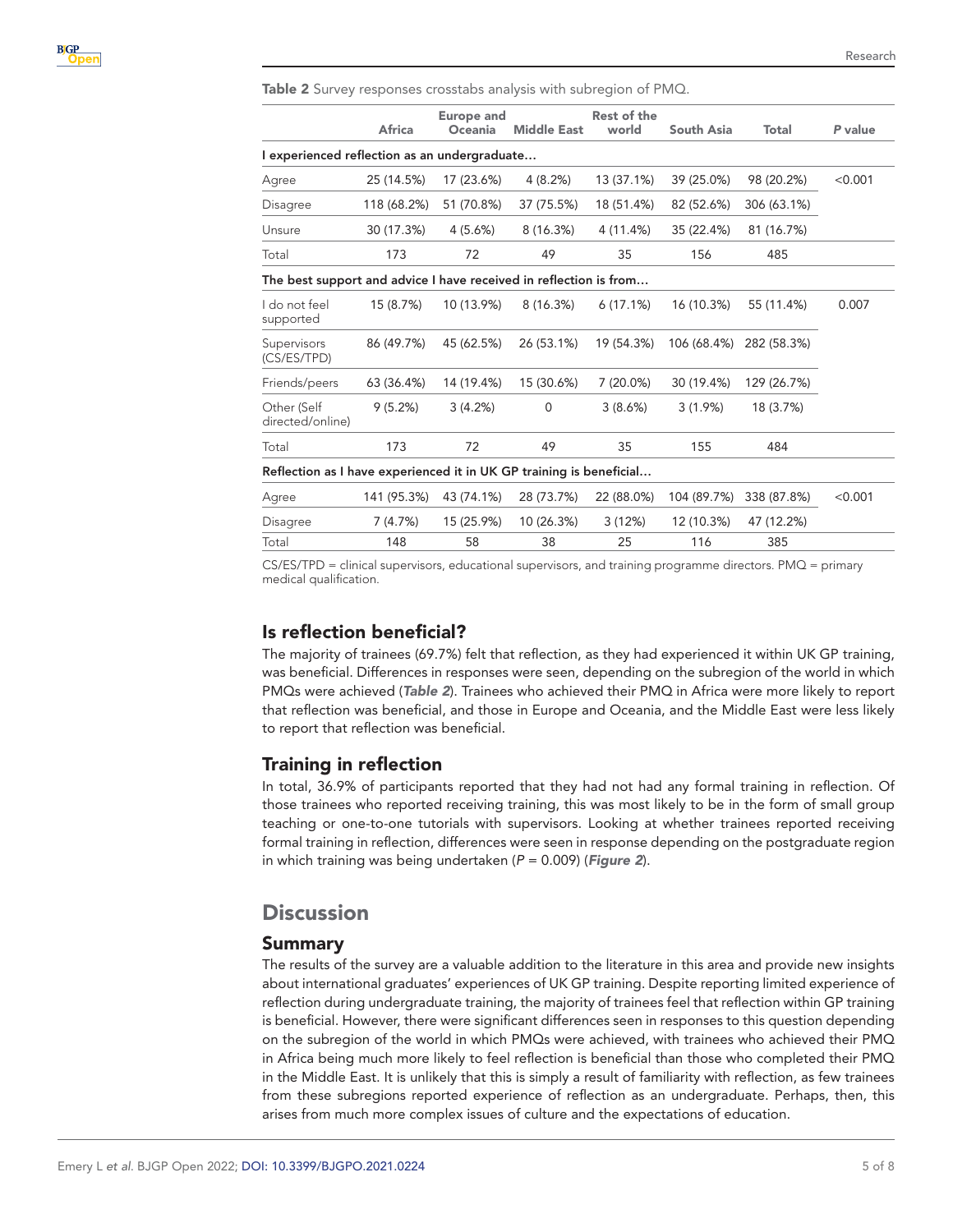

<span id="page-5-0"></span>

Over half of responders viewed supervisors as their best source of support, however those trainees who achieved their PMQ in South Asia were more likely to report that their most valued support came from supervisors than those whose PMQ was achieved in Africa, who were more likely to value support from peers. When one considers that the teaching methods in both these subregions are most likely based on a science-oriented 'teacher as expert' model,<sup>[6](#page-7-4)</sup> such significant differences in response to this question are perhaps surprising. The fact that the difference exists suggests again a level of complexity that necessitates examination in a sociological context.

International graduates have been identified as more vulnerable to the negative consequences of reflection, such as problematic medico-legal complications.<sup>[9](#page-7-7)</sup> As such, it is concerning to find that high numbers do not report formal training and support to develop their skills in reflection. Trainees reported significant differences in provision of training between regions of the UK. This is unsurprising considering there are currently no national guidelines or protocols for the support of international graduates in UK GP training.

It might be assumed that those regions with higher numbers and proportions of international graduates might be better equipped to support their trainees in developing this key skill for professional development. However, from the results (which must be interpreted with caution considering the low numbers in some regional groups), the region that performed most poorly in reported provision of formal teaching was a Primary Care School where international graduates accounted for 46% of the total number of trainees in the region.

It has been suggested that international graduates are subjected to a 'cycle of educational deprivation': they perform less well than their UK colleagues in GP selection centres and are therefore placed in less popular training programmes.*[2](#page-7-0)* With this in mind, it is disappointing that the study was unable to obtain survey results from London, known to be one of the most popular GP training schemes, which has very low proportions of international graduates, in order to make these comparisons.

#### Strengths and limitations

Despite the intention to send the survey to all international graduates undertaking GP training in the UK, the survey was not circulated in 2 of the 14 training regions (despite multiple attempts to contact senior regional training figures) and therefore unintended sample bias may have been introduced.

Non-response bias was minimised by sending at least one reminder to potential participants and by offering an incentive for survey completion. The response rate of 14.2% is much higher than a similar study into the experiences of international graduates,*[10](#page-7-8)* which reported a 0.7% response rate to electronic survey and 8% to postal survey. The demographic characteristics of the trainees responding to the survey are similar to GMC data in respect to sex, age, and subregion of the world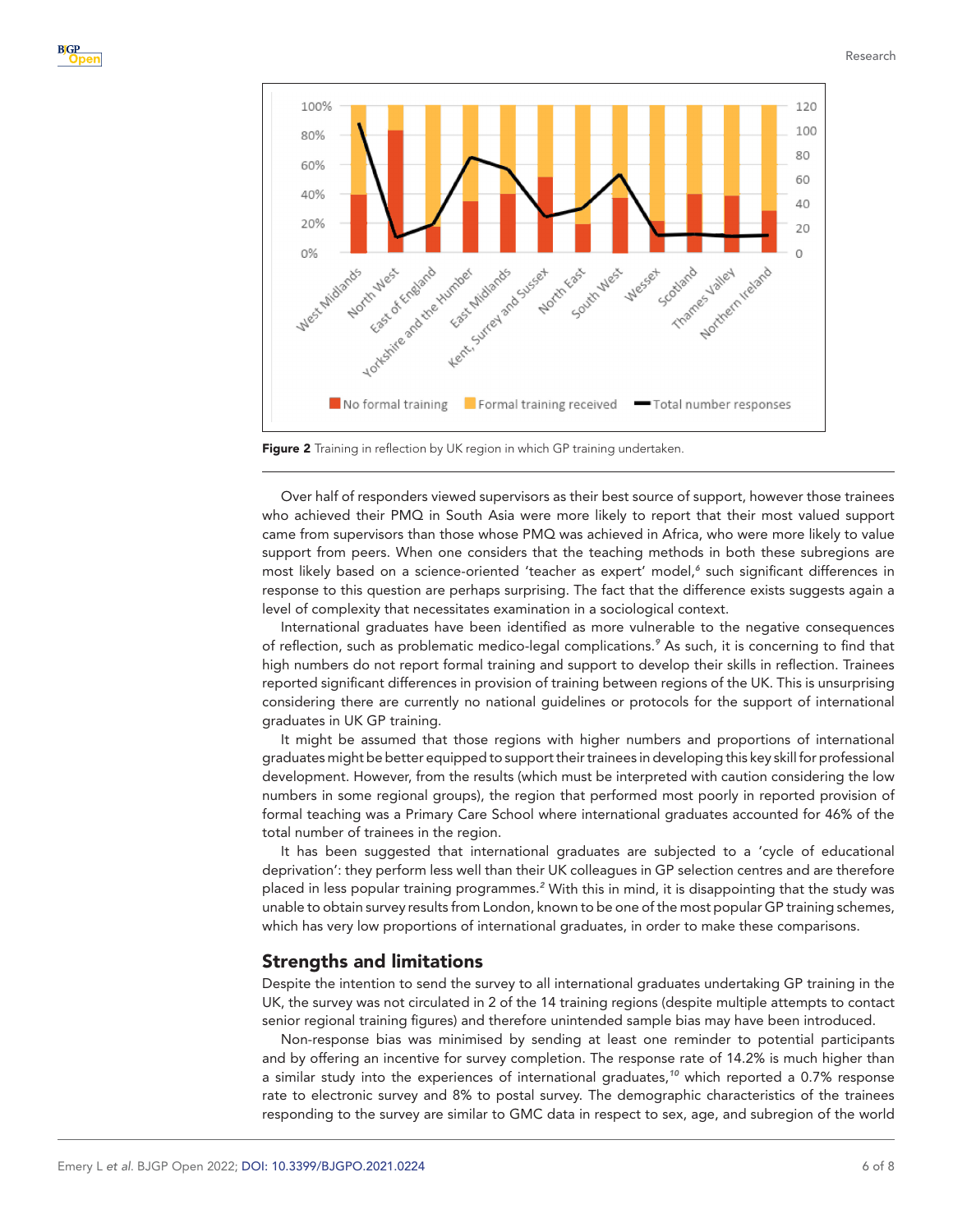in which PMQs were obtained. Therefore, the data obtained were likely to capture the views of a broadly representative sample of international graduates training in the UK. It could be argued that responders are more likely to have extreme views on reflection, both positive and negative, which may have skewed the results.

Trainees may have felt obliged to agree with statements about the benefit of reflection because this is compulsory to their training, thereby introducing response bias. However, trainees were not afraid to express negative views or concerns about reflection, as is clear from the ongoing analysis of the free text questions; over 80% of responders completed an optional question asking them to describe what they felt was the worst thing about reflection.

It is important to acknowledge that trainees were reporting teaching and support received retrospectively. There is the possibility of recall bias; trainees may have forgotten teaching sessions delivered or that there was lack of attendance and or engagament from trainees with available sessions.

#### Comparison with existing literature

The findings presented here confirm that international graduates are unlikely to have experienced reflection as part of their undergraduate training. This has been suggested in previous articles, but not conclusively evidenced.*[6](#page-7-4)*

One of the criticisms of previous research involving international graduates was that interventions were often developed which treat the trainees as a homogenous group,*[3](#page-7-1)* without accounting for complex sociological differences. Analysis of the data presented here shows significant differences in experience of reflection as an undergraduate, sources of support most highly valued by trainees, and overall views of the benefit of reflection depending on subregion of the world in which PMQs were achieved. This confirms the importance of 'embracing complexity' when it comes to developing interventions for this diverse group of trainees.

#### Implications for practice

The findings presented here offer new insights into international graduates' experiences of reflection, confirming some previous assumptions about undergraduate exposure to reflection, but also offering new insights into sources of support, provision of training and perceived benefits of engaging with reflection. The results have also identified significant differences in the reported provision of training, and support across the different regional GP schools; there may therefore be some benefit from developing national guidance or protocols in how to support international graduates in their transition to UK GP training. Any intervention developed must consider the vast diversity in culture and experience within this group of trainees and consider the individual needs of each trainee.

#### Funding

Royal College of GPs Scientific Foundation Board Practitioners Allowance Grant (SFB-2020-26).

#### Ethical approval

Ethical approval for this research was granted by the University of Sheffield Research Ethics Committee (Project Code 169743).

#### **Provenance**

Freely submitted; externally peer reviewed.

#### Acknowledgements

A special thank you to Dr Ade Damilola, Dr Hadiza Babatolu, Dr Kene Ilora, Dr Sam Ilori and Dr Thiru Venugopal for their input and insights.

# References

<span id="page-6-0"></span>1. Tiffin PA, Illing J, Kasim AS, McLachlan JC. Annual review of competence progression (ARCP) performance of doctors who passed professional and linguistic assessments board (PLAB) tests compared with UK medical graduates: national data linkage study. *BMJ* 2014; 348: bmj.g2622. DOI:<https://doi.org/10.1136/bmj.g2622>